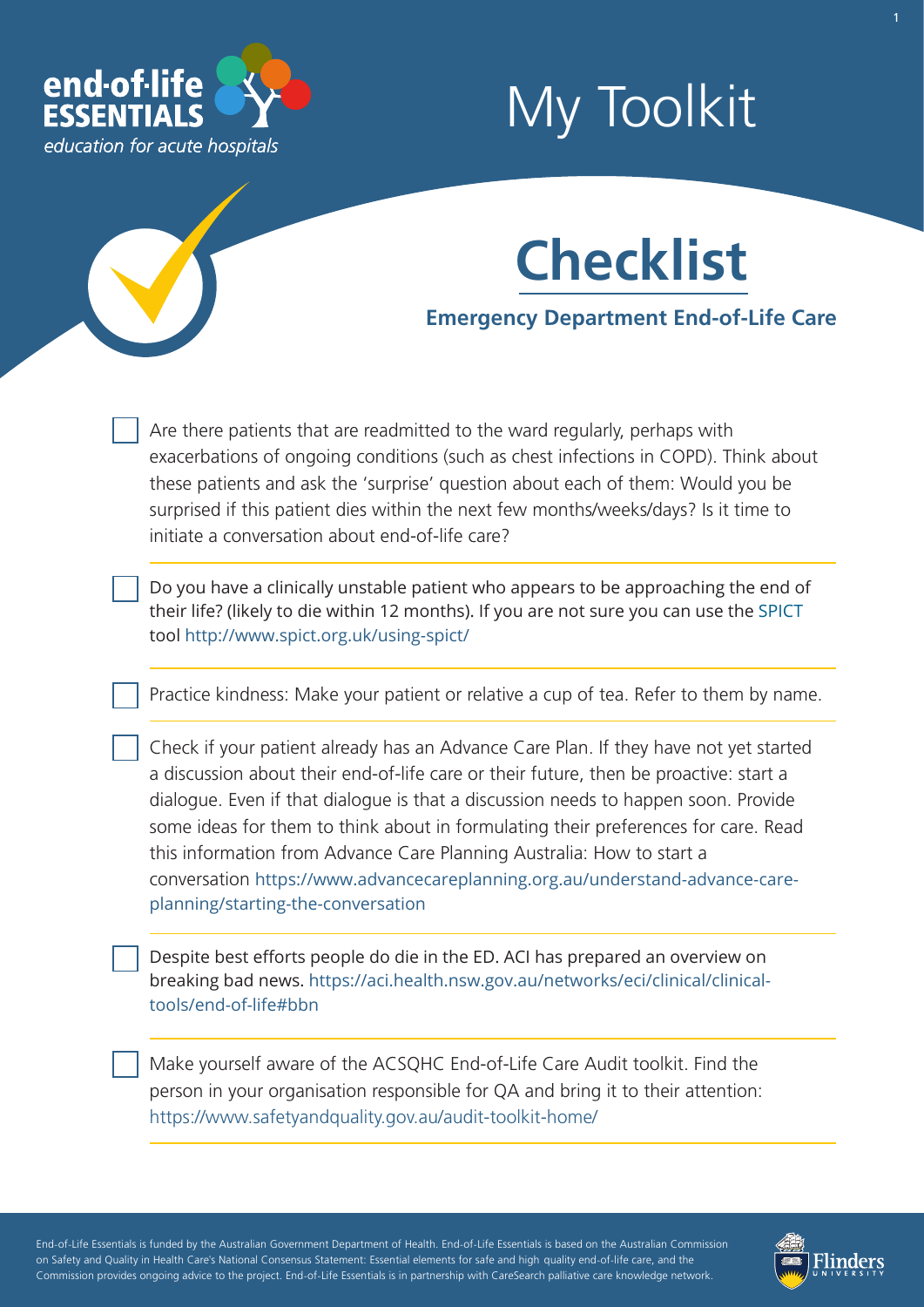

Be prepared for expected death. Consider what your comfort level is in dealing with death and dying in the ED. Consider how you can improve your practice or continue to provide great care.

Always check in with the family if someone is deteriorating: Is there anyone you would like to be here? *Are there any family who would like to be here?* 

When someone with a life-limiting illness is admitted via the Emergency Department this could be an opening to check if the patient and family recognise that things aren't going so well. Usually they will present with a sudden change, and there are outcomes that they need to be aware of. For example, that things may stay the same, or stabilise with no improvement / that this may be the beginning of a gradual deterioration / that they may deteriorate quickly and die in the department. They may or may not get home again.

**For resources go to the My Toolkit pages in End-of-Life Essentials website: <https://www.endoflifeessentials.com.au/>**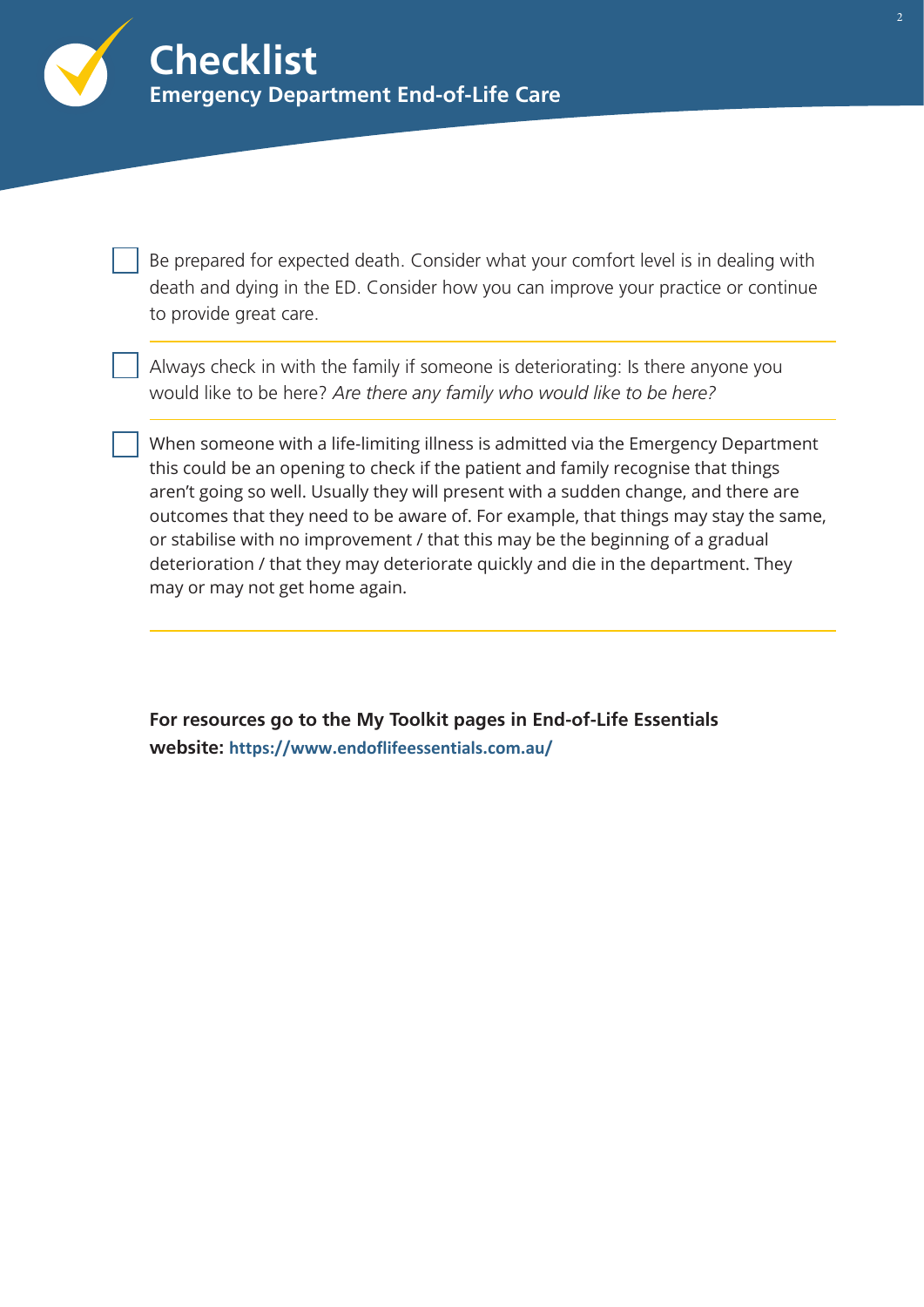

# My Toolkit

## **Resources**

## **Emergency Department End-of-Life Care**

From Advance Care Planning Australia: [Health care Professionals information](https://www.advancecareplanning.org.au/for-health-and-care-workers)  [How to start a conversation](http://advancecareplanning.org.au/for-family-friends-carers/how-do-i-start-the-conversation) 

From ACI NSW Health: [End of Life Care in the Emergency Department](https://www.aci.health.nsw.gov.au/networks/eci/clinical/clinical-resources/clinical-tools/end-of-life) 

[Australasian College for Emergency Medicine: Policy on End of Life and the Emergency](https://acem.org.au/getmedia/d55cb8ce-2d26-49d5-823a-f7f07b5c19cc/P455-PolicyonEoLandPalliativeCareinED-Jul16.aspx)  Department

The following Fast Facts, Palliative Care Network of Wisconsin may be of interest:

- Fast Facts #76 Death Notification by Phone Part 1
- Fast Facts #77 Death Notification by Phone Part 2
- Fast Facts #246 [Emergency Department management of Hospice Patients](https://www.mypcnow.org/blank-u7m1h)
- Fast Facts #298 [Palliative Care Consultation in the ED](https://www.mypcnow.org/blank-h3y60)

Queensland Health[: Decision making and End-of-Life-care in Emergency \(DandELinE\).](https://clinicalexcellence.qld.gov.au/improvement-exchange/terminal-phase-care-pathway-emergency-department) 2020

Einstein Emergency Medicine. [Palliative and End-of-Life Care in the Emergency Department Today](https://steinem.net/2020/05/19/palliative-and-end-of-life-care-in-the-emergency-department-today/) [Internet]. 2020

End-of-Life Essentials: [Glossary of terms](https://www.endoflifeessentials.com.au/tabid/5311/Default.aspx)

End-of-Life Essentials Able versus Novice: [Which one are You?](https://www.endoflifeessentials.com.au/Portals/14/Images/Education%20Module/ABLE-VS-NOVICE.jpg)

#### **Videos, Blogs and Podcasts**

[CareSearch Blog: Tracey Giles: Family member experiences of the sudden, unexpected death](https://www.caresearch.com.au/TabId/6568/ArtMID/17907/ArticleID/2309/Family-member-experiences-of-the-sudden-unexpected-death-of-a-loved-one-in-an-emergency-department-setting.aspx)  of a loved one in an emergency department setting

- - - - End-of-Life Essentials is funded by the Australian Government Department of Health. End-of-Life Essentials is based on the Australian Commission ' - - - on Safety and Quality in Health Care's National Consensus Statement: Essential elements for safe and high quality end-of-life care, and the - - Commission provides ongoing advice to the project. End-of-Life Essentials is in partnership with CareSearch palliative care knowledge network.

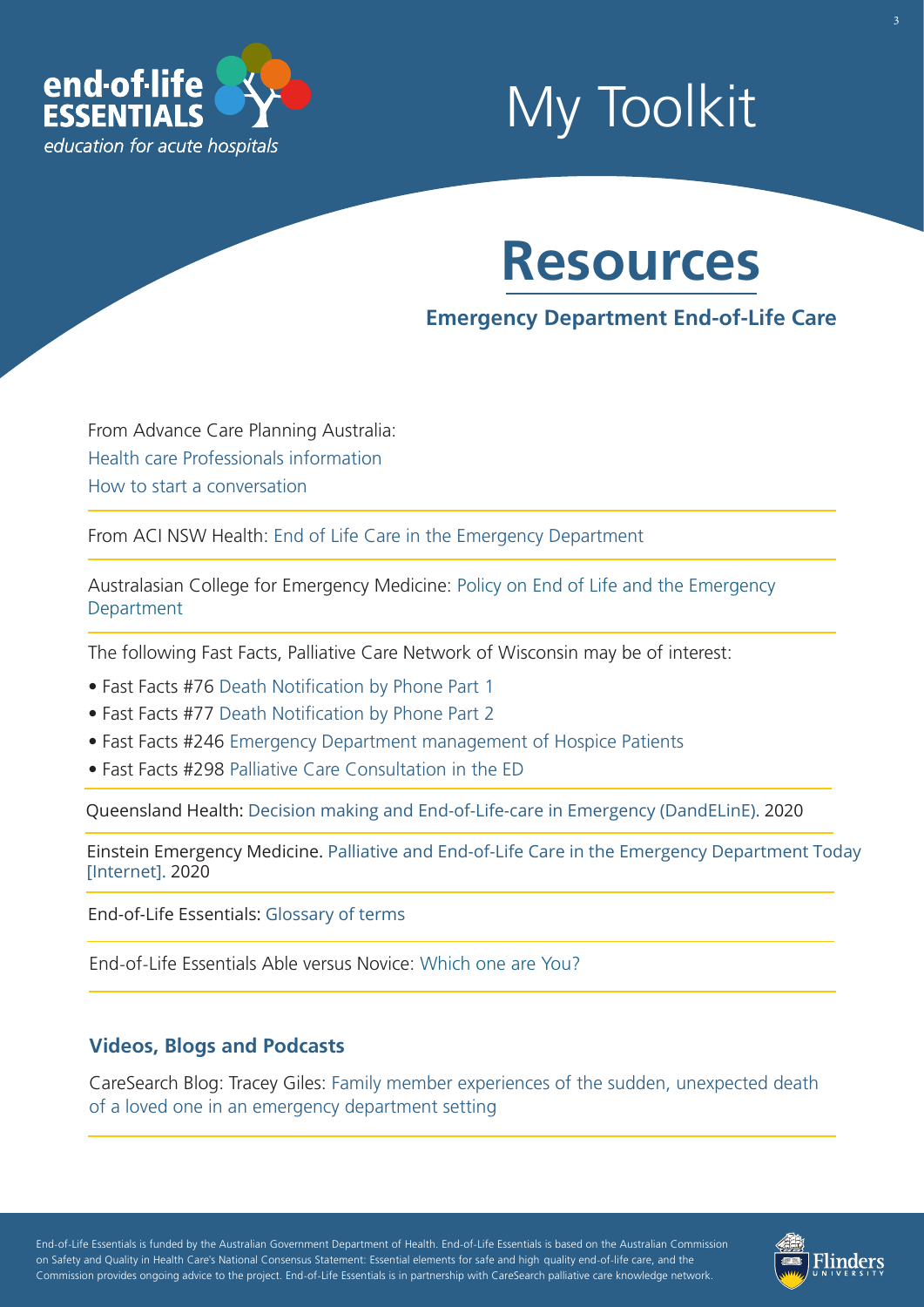[Advance Care Planning Australia: https://www.advancecareplanning.org.au/](https://www.advancecareplanning.org.au/understand-advance-care-planning/advance-care-planning-explained) understandadvance-care-planning/advance-care-planning-explained (includes videos from patients, nurses and doctors perspectives).

### **Further Reading**

Cooper E, Hutchinson A, Sheikh Z, Taylor P, Townend W, Johnson MJ. Palliative care in the emergency department: A systematic literature qualitative review and thematic synthesis. Palliat Med. 2018 Oct;32(9):1443-1454. [doi: 10.1177/0269216318783920](https://pubmed.ncbi.nlm.nih.gov/30028242/)

Cruz-Car[reras MT, Chaftari P, Viets-Upchurch J. Ad](https://www.ncbi.nlm.nih.gov/m/pubmed/30028242/)vance care planning: challenges at the emergency department of a cancer care center. Support Cancer Care. 2018;26(2): 585-588. [doi.org/10.1007/s00520-017-3870-x](https://pubmed.ncbi.nlm.nih.gov/28918550/)

McCallum KJ, Jackson D, W[althall H, Aveyard H. Exploring the qual](https://www.ncbi.nlm.nih.gov/pubmed/29885547)ity of the dying and death experience in the Emergency Department: An integrative literature review. Int J Nurs Stud. 2018 May 23;85:106-117. [doi: 10.1016/j.ijnurstu.2018.05.011](https://pubmed.ncbi.nlm.nih.gov/29885547/)

Cotogni P, DE Luca A, Evangelista A, Fillipini C, Gili R, Scarmozzino A, ...Brazzi L. A simplified screening tool to identify seriously ill patients in the Emergency Department for referral to [a palliative care team. Minerva Anestesiol. 2017 May;83\(5\):474-484. doi: 10.23736/](https://pubmed.ncbi.nlm.nih.gov/28094484/) S0375-9393.16.11703-1

Gloss K. End of life care in emergency departments: a review of the literature. Emerg Nurse. 2017 May 12;25(2):29-38. [doi: 10.7748/en.2017.e1707](https://pubmed.ncbi.nlm.nih.gov/28494680/)

Dawood M. [End of life care in the emergency department \(Practice review\).](https://www.ncbi.nlm.nih.gov/pubmed/28494680) Emergency Medicine Journal. 2020;37:273-278. doi: [10.1136/emermed-2019-208632](https://emj.bmj.com/content/37/5/273)

[Bone AE, Evans CJ, Etkind SN](https://www.ncbi.nlm.nih.gov/pubmed/26567895), Sleeman KE, Gomes B, Aldridge M, Keep J, Verne J, Higginson IJ. Factors associated with older people's emergency department attendance towards the end of life: a systematic review. [Eur J Public Health. 2019 Feb;29\(1\):67-74. doi: 10.1093/](https://pubmed.ncbi.nlm.nih.gov/30481305/) eurpub/cky241

McCallum KJ, Jackson D, Walthall H, Aveyard H. Exploring the quality of the dying and death experience in the Emergency Department: An integrative literature review. Int J Nurs Stud [2020;37:273-278. doi: 10.1016/j.ijnurstu.2018.05.011](https://www.ncbi.nlm.nih.gov/pubmed/26335763)

Argintaru N, Quinn KL, Chartier LB, Lee J, Hannam P, O'Connor E, Steinberg L, Ovens H, McGowan M, Vaillancourt S. Perceived barriers and facilitators to goals of care discussions in the emergency department: A descriptive analysis of the views of emergency medicine physicians and residents. Int J Nurs Stud [2020;37:273-278. doi: 10.1016/](https://pubmed.ncbi.nlm.nih.gov/29737962/) j.ijnurstu.2018.05.011

- - - - End-of-Life Essentials is funded by the Australian Government Department of Health. End-of-Life Essentials is based on the Australian Commission ' - - - on Safety and Quality in Health Care's National Consensus Statement: Essential elements for safe and high quality end-of-life care, and the - - Commission provides ongoing advice to the project. End-of-Life Essentials is in partnership with CareSearch palliative care knowledge network.